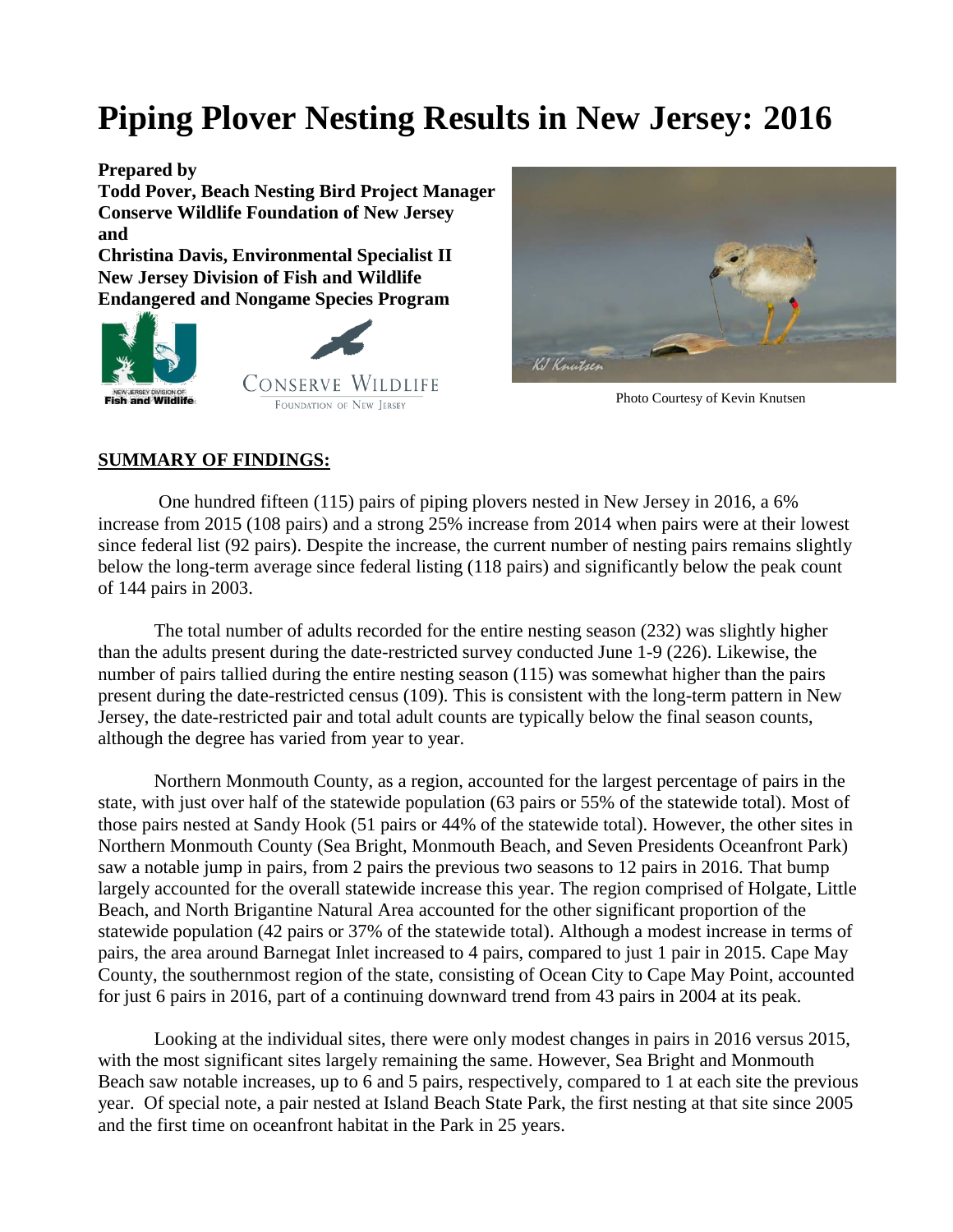Pairs nested at 20 sites statewide, up one site from 2015 (19), but still well below the peak count of 30 sites recorded in both 2004 and 2005. New Jersey Division of Fish and Wildlife (NJDFW) monitored 8 of the active nesting sites (40% of the sites statewide). NJDFW also regularly monitored 12 other potential breeding sites with historic nesting records and/or highly suitable habitat, as well as several other sites on a less frequent basis; however none of those sites yielded nests. NJDFW-monitored sites accounted for 27 nesting pairs (23% of the nesting pairs statewide), up from just 17 pairs (16%) in 2015, which had been the lowest recorded since federal listing. This increase reverses a decade long downward trend of active pairs at NJDFW sites, however, the number of sites is still well below previous levels. In 2006, for instance, statewide pairs (116) were about the same as in 2016 (115 pairs), but NJDFW-monitored sites accounted for 62 pairs or 53% of the statewide population.

Statewide pair-nest success (the percentage of pairs that successfully hatch at least one nest) was extremely high this year (90%), well above the average for the period since federal listing (68%). Pair nest success was largely high across all the sites; of the sites with a significant number of pairs only Little Beach was notably lower (67% for 12 pairs), although even at that it was on par with longterm statewide averages and an increase for the site from the previous year (36% for 14 pairs). Looking at just NJDFW-monitored sites, pair-nest success was significantly higher than last year (93% versus 65% in 2015) and also well above average for NJDFW-monitored sites for the period since federal listing (66%).

NJDFW and the other state cooperators were able determine the cause of nest failure in the majority of cases (39 of 43 or 91% of the failed nests). Predation was the leading known cause of nest failure statewide, accounting for about half (49% or 21) of the failed nests. Of the nests that failed due to predators, two-thirds (67%) were attributed to mammals and 19% to avian species, with 14% being undetermined as to the exact species. Flooding caused about one-quarter of the nest failures (26% or 11 nests). Abandonment was the cause of 16% (7) of the failed nests. The cause of nest failure could not be determined for 4 (9%) of the failed nests. A detailed assessment of the causes of chick loss could not be made.

The statewide fledgling rate, which includes data collected and provided by all the state cooperators, was 1.35 fledglings per pair, up slightly from 2015 (1.29 fledglings/pair) and on par with 2014 (1.36 fledglings/pair). Although the 2016 productivity level was still below the 1.50 fledglings per pair federal recovery goal, it was above the 1.245 fledglings per pair range-wide threshold for population maintenance established in the USFWS Recovery Plan for the Atlantic Coast population of piping plovers (USFWS, 1996). Furthermore, it was well above the long-term statewide average in New Jersey since federal listing (1.00 fledglings/pair). Productivity at NJDFW-monitored sites (1.89 fledglings/pair for 27 pairs) was above 2015 levels (1.41 fledglings/pair for 17 pairs), although both years were well above the long-term average for NJDFW sites (0.88 fledglings/pair since federal listing). NJDFW-monitored sites also, atypically, ran higher than the statewide average in 2016.

Productivity varied considerably by individual site and region. The Northern Monmouth County region fledged 1.25 chicks per pair (63 pairs), about on par with last year (1.22 fledglings/pair). Sandy Hook's productivity was down slightly from last year (1.12 fledglings/pair in 2016 versus 1.19 fledglings/pair in 2015), but was notably down from 2014 (1.40 fledglings/pair). The other Northern Monmouth County sites (Sea Bright, Monmouth Beach, and Seven Presidents Oceanfront Park) collectively recorded an especially high productivity rate (1.83 fledglings/pair for 12 pairs). Productivity for the Holgate, Little Beach, and North Brigantine Natural Area region was down slightly from the previous year (1.41 fledglings/pair in 2016 versus 1.49 in 2015), however, it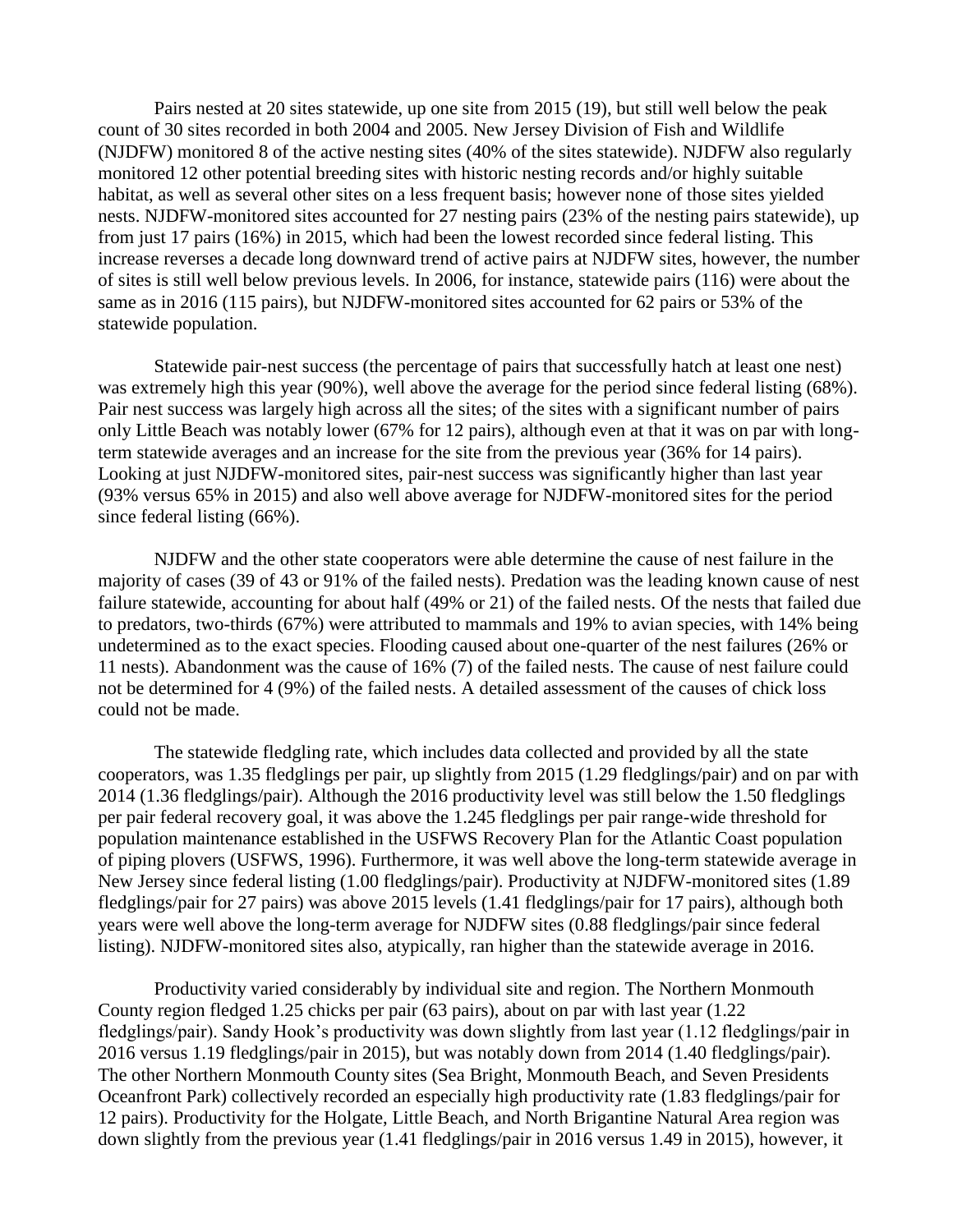was still a very robust level. Holgate fledged 1.71 chicks per pair, continuing a trend of particularly high productivity since Hurricane Sandy created highly suitable (overwash) habitat at the site (1.54 fledgling/pair in 2015 and 2.33 in 2014). Little Beach was one of the poorer sites statewide in terms of productivity in 2016 (0.92 fledglings/pair), but the combined Edwin B. Forsythe NWR sites of Holgate and Little Beach still performed well, producing 1.27 fledglings per pair (37 pairs). Although only five pairs nested at North Brigantine Natural Area, it recorded a high rate of 2.60 fledglings per pair, the second consecutive year of extremely high productivity. Pairs clustered around the Barnegat Inlet (1 pair at Island Beach State Park and 3 pairs Barnegat Light) were productive, fledging 2.25 chicks per pair (4 pairs). Cape May County recorded productivity of 1.17 fledglings per pair (6 pairs), up from recent years when productivity was extremely low in this region, but still lower compared to the statewide average this year.

#### **CONCLUSION and DISCUSSION:**

New Jersey's statewide piping plover breeding population has increased for two consecutive years, now standing at 115 pairs, after reaching a historic low (since federal listing) of just 92 pairs in 2014. Even with this uptick, the population still remains slightly below long-term averages and well below the peak of 144 pairs. It will take several more years of increases to demonstrate sustained growth and movement towards recovery.

The state's breeding pairs of piping plovers produced the third consecutive year of strong productivity, well above the long term average in New Jersey and above the levels believed necessary to maintain a range-wide stationary population. Collectively the past three years are one of only two times New Jersey has recorded a sustained period of high productivity, the other coming from 1999- 2001, which preceded a notable population growth leading to the state's peak population since federal listing. High productivity has historically been difficult to achieve for piping plovers in New Jersey. Even as statewide hatch rates are consistent with levels recorded in other regions across the breeding range, chick survival has been low here. Given that population levels typically increase within a year or two on the heels of high productivity, the recent success is especially promising and suggests New Jersey may be able to continue its population growth in the short term.

Last year saw a troubling concentration of breeding pairs of piping plovers in New Jersey to fewer sites and primarily federally protected/owned lands (Davis, Pover, 2015). For the first time in a decade, pairs were up on municipal and state properties in 2016, reversing that trend and distributing the pairs slightly away from just the federal lands. This is, of course, a "double-edged sword", as reproductive success has typically not been as strong on the municipal sites, which receive the highest levels of recreational use and disturbance. However, in 2016 pairs on municipal, county, and state sites (those monitored and managed by NJDFW), which accounted for about a quarter of the state's pairs, recorded particularly high productivity (1.89 fledglings/pair), helping to spur the high productivity recorded statewide.

NJDFW continues to maintain that while the federal (and state) protected sites are core to piping plover recovery in New Jersey, full recovery cannot be achieved without a wider distribution of breeding along the state's coast. Increased success at sites outside the federal lands in 2016, in particular the Northern Monmouth County sites, which saw a big increase in pairs and managed high fledge rates, demonstrates this is possible under the best case scenario. On the downside, considerable suitable habitat still remains unoccupied (or at a very low density of breeding pairs) in New Jersey, including at some former breeding strongholds. This is most evident in the Cape May County region, which represents most of the southern portion of the state. NJDFW remains hopeful that the recent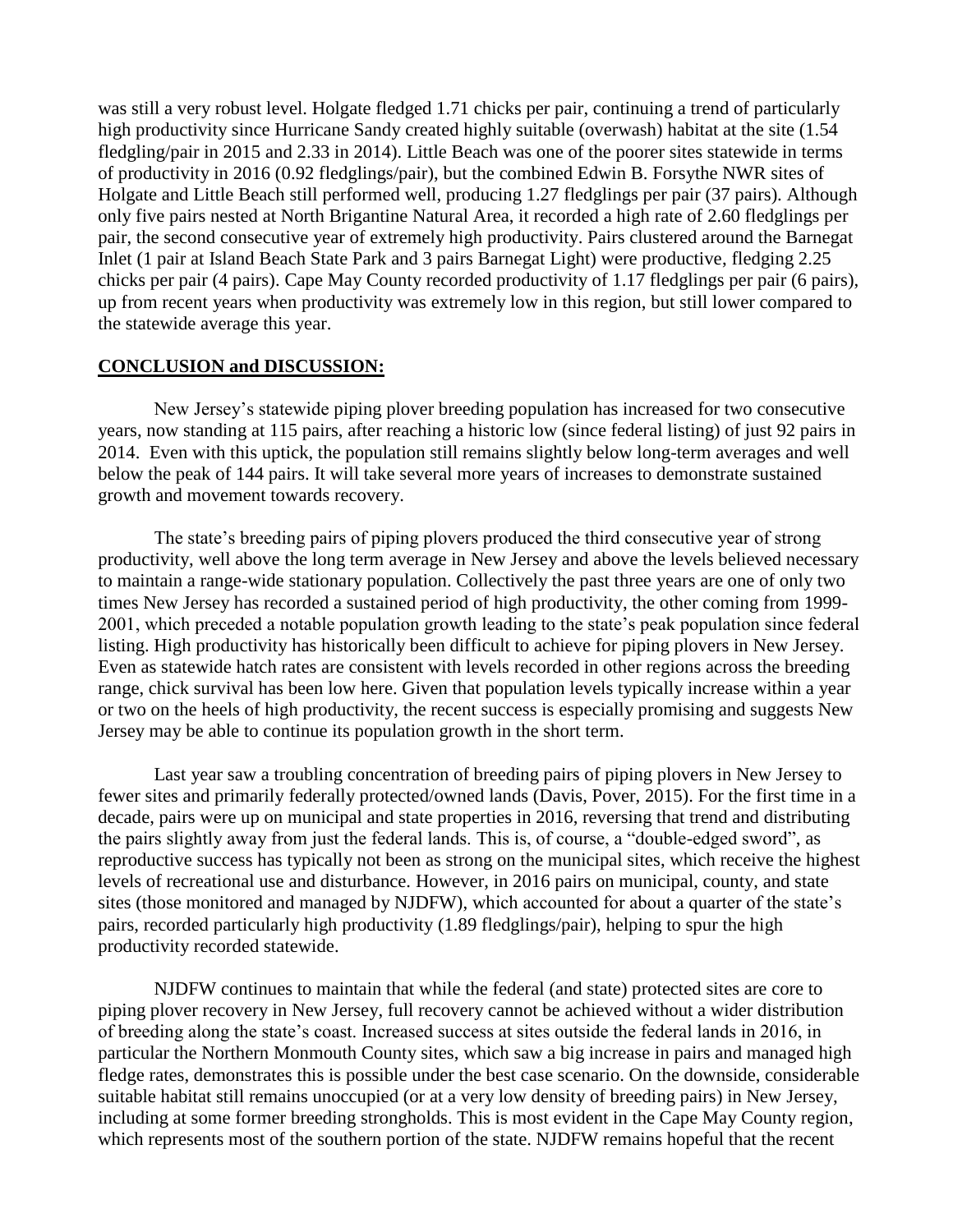productivity success statewide will lead to colonization of some of those sites, but in the meantime it is imperative that a strong monitoring and management regimen continues at these sites to ensure they remain viable options once piping plovers are present again.

## **LITERATURE CITED:**

Davis, Christina, T. Pover 2015. Federal Aid Performance Report: Project E-1-37, Study IV. Job 2-B. Piping Plover Population Survey.

U.S. Fish & Wildlife Service. 1996. Piping Plover *(Charadrius melodus)*, Atlantic Coast Population, Revised Recovery Plan. Hadley, MA. 258 pp.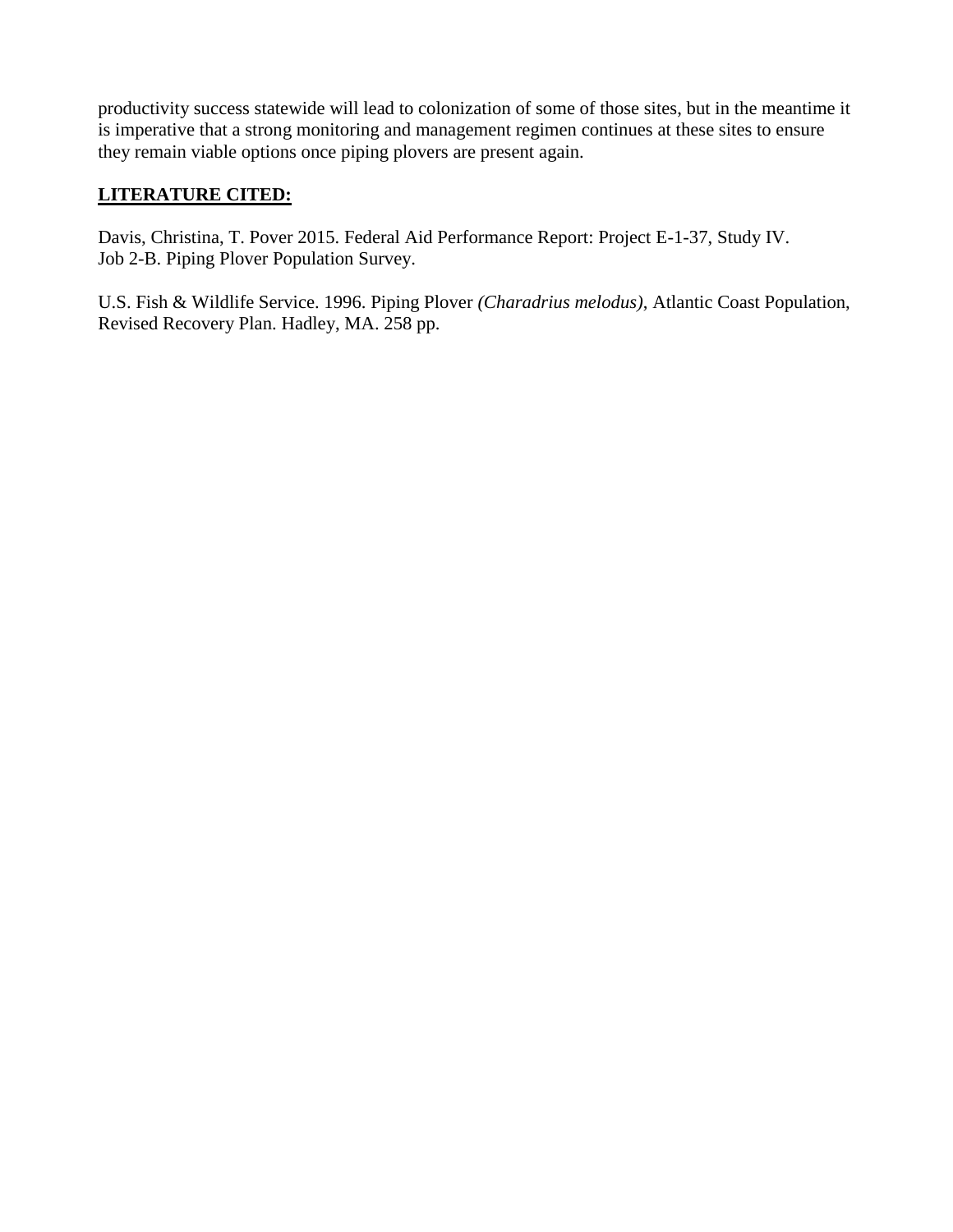|                              | 2007                     | 2008             | 2009             | 2010             | 2011             | 2012             | 2013             | 2014             | 2015             | 2016                    |
|------------------------------|--------------------------|------------------|------------------|------------------|------------------|------------------|------------------|------------------|------------------|-------------------------|
| <b>Sandy Hook NRA</b>        | 30                       | $32^{1}$         | 35               | 45               | 49               | 50               | 43               | 47               | 53               | 51                      |
| Coast Guard                  | 4                        | 4                | $\overline{4}$   | 5                | $\overline{4}$   | $\overline{4}$   | 3                | 4                | 3                | 5                       |
| North Beach                  | 8                        | 8                | 9                | 13               | 14               | 14               | 13               | 14               | 15               | 14                      |
| North Beach Recreational     | $\boldsymbol{0}$         | $\boldsymbol{0}$ | $\boldsymbol{0}$ | $\boldsymbol{0}$ | $\mathbf{0}$     | $\boldsymbol{0}$ | $\boldsymbol{0}$ | $\boldsymbol{0}$ | $\overline{0}$   | 1                       |
| North Gunnison               | 4                        | 7                | 9                | 9                | 9                | 13               | 8                | 8                | 10               | $\,8\,$                 |
| South Gunnison               | 1                        | 2                | 5                | 5                | $\overline{4}$   | 5                | 7                | 9                | 8                | 7                       |
| Visitor Center               | $\overline{0}$           | $\boldsymbol{0}$ | $\boldsymbol{0}$ | $\boldsymbol{0}$ | $\boldsymbol{0}$ | $\boldsymbol{0}$ | $\boldsymbol{0}$ | $\boldsymbol{0}$ | $\boldsymbol{0}$ | 1                       |
| $D$ -Lot                     | $\overline{0}$           | $\boldsymbol{0}$ | $\boldsymbol{0}$ | $\boldsymbol{0}$ | $\mathbf{1}$     | $\boldsymbol{0}$ | $\boldsymbol{0}$ | $\boldsymbol{0}$ | $\boldsymbol{0}$ | $\boldsymbol{0}$        |
| Skeleton Hill Island         | $\overline{0}$           | $\boldsymbol{0}$ | $\boldsymbol{0}$ | $\boldsymbol{0}$ | 1                | $\overline{0}$   | $\boldsymbol{0}$ | $\boldsymbol{0}$ | $\boldsymbol{0}$ | $\boldsymbol{0}$        |
| Critical Zone                | 4                        | $\overline{4}$   | $\overline{2}$   | 6                | 5                | 6                | 5                | 4                | 7                | 6                       |
| Hidden Beach                 | 4                        | $\overline{2}$   | 3                | 3                | 5                | $\overline{4}$   | 3                | 4                | 4                | 4                       |
| Fee Beach                    | 4                        | 5 <sup>1</sup>   | 3                | 3                | 5                | 3                | 4                | $\overline{4}$   | 6                | $\overline{4}$          |
| South Fee Beach              | 1                        | 2 <sup>1</sup>   | $\boldsymbol{0}$ | 1                | 1                | $\mathbf{1}$     | $\boldsymbol{0}$ | $\boldsymbol{0}$ | $\boldsymbol{0}$ | 1                       |
| Sea Bright North             | 8                        | 8                | 6                | 3                | $\overline{c}$   | $\overline{c}$   | $\boldsymbol{0}$ | $\boldsymbol{0}$ | 1                | 6                       |
| Monmouth Beach North         | 1                        | 1                | 1                | 2                | $\boldsymbol{0}$ | $\theta$         | 2                | 1                | 1 <sup>1</sup>   | 5                       |
| <b>Seven Presidents Park</b> | 3                        | 3                | $\overline{c}$   | $\overline{2}$   | $\overline{2}$   | $\boldsymbol{0}$ | $\boldsymbol{0}$ | 1                | 1 <sup>1</sup>   | 1                       |
| <b>Region 2 subtotal</b>     | 42                       | 44               | 44               | 52               | 53               | 52               | 45               | 49               | 55               | 63                      |
| Belmar - Shark River Inlet   | $\theta$                 | $\mathbf{0}$     | $\mathbf{0}$     | $\mathbf{0}$     | $\overline{0}$   | $\boldsymbol{0}$ | $\mathbf{0}$     | 1                | $\mathbf{0}$     | $\boldsymbol{0}$        |
| Sea Girt - Wreck Pond        | 1                        | $\theta$         | 1                | $\mathbf{0}$     | $\boldsymbol{0}$ | $\mathbf{1}$     | $\overline{0}$   | $\overline{0}$   | $\mathbf{0}$     | $\boldsymbol{0}$        |
| Sea Girt - NGTC              | 1                        | $\boldsymbol{0}$ | $\overline{0}$   | $\mathbf{0}$     | $\boldsymbol{0}$ | $\boldsymbol{0}$ | $\boldsymbol{0}$ | $\boldsymbol{0}$ | $\boldsymbol{0}$ | $\boldsymbol{0}$        |
| <b>Island Beach SP SNA</b>   | $\overline{0}$           | $\boldsymbol{0}$ | $\boldsymbol{0}$ | $\boldsymbol{0}$ | $\overline{0}$   | $\mathbf{0}$     | $\boldsymbol{0}$ | $\boldsymbol{0}$ | $\boldsymbol{0}$ | 1                       |
| <b>Barnegat Light</b>        | 4                        | 3                | $\mathbf 1$      | 3                | 3                | $\mathbf{1}$     | $\overline{c}$   | $\mathbf 1$      | 1                | 3                       |
| <b>Region 3 subtotal</b>     | 6                        | 3                | 2                | 3                | 3                | $\overline{2}$   | $\overline{2}$   | $\overline{2}$   | $\mathbf{1}$     | $\overline{\mathbf{4}}$ |
| <b>EB</b> Forsythe NWR       | 31                       | 23               | 17               | 23               | 23               | 32               | 35               | 26               | 38               | 37                      |
| Holgate                      | 14                       | 11               | 7                | 10               | 6                | 14               | 12               | 12               | 24               | 25                      |
| Little Beach                 | 17                       | 12               | 10               | 13               | 17               | 18               | 23               | 14               | 14               | 12                      |
| North Brigantine NA          | $\,8\,$                  | 8                | 6                | 3                | 5                | 8                | 6                | 3                | 5                | 5                       |
| <b>Region 4 subtotal</b>     | 39                       | 31               | 23               | 26               | 28               | 40               | 41               | 29               | 43               | 42                      |
| Seaview Harbor Marina        | $\mathbf{0}$             | $\boldsymbol{0}$ | $\boldsymbol{0}$ | $\boldsymbol{0}$ | $\mathbf{1}$     | $\mathbf{1}$     | $\mathbf 1$      | $\boldsymbol{0}$ | 1 <sup>1</sup>   | $\boldsymbol{0}$        |
| Malibu WMA                   | $\theta$                 | $\boldsymbol{0}$ | $\boldsymbol{0}$ | $\mathbf{0}$     | $\boldsymbol{0}$ | $\mathbf{0}$     | $\boldsymbol{0}$ | 1                | 1 <sup>1</sup>   | $\boldsymbol{0}$        |
| Ocean City - Center          | 4                        | 3                | 1                | $\mathbf{0}$     | 1                | $\boldsymbol{0}$ | $\boldsymbol{0}$ | $\boldsymbol{0}$ | $\mathbf{0}$     | $\boldsymbol{0}$        |
| <b>Region 5 subtotal</b>     | 4                        | 3                | $\mathbf{1}$     | $\bf{0}$         | $\overline{2}$   | $\mathbf{1}$     | $\mathbf{1}$     | $\mathbf{1}$     | 1                | $\bf{0}$                |
| Corson's Inlet SP            | 2                        | 1                | 2                | $\mathbf{0}$     | $\boldsymbol{0}$ | $\mathbf{0}$     | $\boldsymbol{0}$ | $\boldsymbol{0}$ | $\boldsymbol{0}$ | $\boldsymbol{0}$        |
| Strathmere NA                | $\mathbf{0}$             | $\boldsymbol{0}$ | $\boldsymbol{0}$ | 1                | 1                | $\mathbf{1}$     | 2 <sup>1</sup>   | 1                | $\boldsymbol{0}$ | $\boldsymbol{0}$        |
| Strathmere (Upper Twp.)      | 0                        | $\theta$         | $\boldsymbol{0}$ | 1                | $\overline{c}$   | $\overline{c}$   | 4 <sup>1</sup>   | $\overline{c}$   | $\boldsymbol{0}$ | $\boldsymbol{0}$        |
| <b>Avalon - Dunes</b>        | 5                        | 4                | 4                | 5                | 5                | 5                | 3                | 3 <sup>1</sup>   | 2 <sup>1</sup>   | 1                       |
| <b>Region 6 subtotal</b>     | 7                        | 5                | 6                | $\overline{7}$   | 8                | 8                | 8                | 6                | $\overline{2}$   | 1                       |
| <b>Stone Harbor Point</b>    | 17                       | 11               | 15               | 9                | 10               | 9                | 6                | $4^1$            | 6 <sup>1</sup>   | 5                       |
| Champagne Island             | 1                        | $\theta$         | $\Omega$         | $\Omega$         | $\theta$         | $\theta$         | 0                | $\theta$         | $\theta$         | $\theta$                |
| N. Wildwood - Hereford       | $\overline{c}$           | 1                | 2                | $\overline{c}$   | 1                | 1                | 1                | 1                | 1                | $\boldsymbol{0}$        |
| Two-Mile Beach               | 2                        | $\boldsymbol{0}$ | $\boldsymbol{0}$ | 1                | $\boldsymbol{0}$ | $\boldsymbol{0}$ | $\boldsymbol{0}$ | $\boldsymbol{0}$ | $\boldsymbol{0}$ | $\boldsymbol{0}$        |
| Cape May NWR                 | 1                        | $\theta$         | $\boldsymbol{0}$ | $\boldsymbol{0}$ | $\boldsymbol{0}$ | $\boldsymbol{0}$ | $\boldsymbol{0}$ | $\boldsymbol{0}$ | $\boldsymbol{0}$ | $\boldsymbol{0}$        |
| Coast Guard - LSU            | 1                        | $\theta$         | $\boldsymbol{0}$ | 1                | $\boldsymbol{0}$ | $\boldsymbol{0}$ | $\boldsymbol{0}$ | $\mathbf{0}$     | $\mathbf{0}$     | $\boldsymbol{0}$        |
| <b>Coast Guard - TRACEN</b>  | 2                        | 1                | $\boldsymbol{0}$ | $\mathbf{0}$     | $\boldsymbol{0}$ | $\mathfrak{2}$   | 1 <sup>1</sup>   | $\mathbf{0}$     | $\mathbf{0}$     | $\boldsymbol{0}$        |
| Cape May City                | $\boldsymbol{0}$         | 1                | 1                | $\mathbf{0}$     | $\boldsymbol{0}$ | $\boldsymbol{0}$ | 1 <sup>1</sup>   | $\boldsymbol{0}$ | 0                | $\boldsymbol{0}$        |
| Cape May Meadows             | 7                        | 11               | 11               | $\,8\,$          | 6                | 6                | 3                | 1                | $\mathbf{0}$     | $\boldsymbol{0}$        |
| The Nature Conservancy       | $\overline{\mathcal{A}}$ | $\tau$           | 7                | 5                | 4                | $\mathfrak{Z}$   | $\mathbf{1}$     | $\boldsymbol{0}$ | $\boldsymbol{0}$ | $\boldsymbol{0}$        |
| Cape May Point SP            | 3                        | $\overline{4}$   | $\overline{4}$   | 3                | $\mathfrak{2}$   | 3                | $\overline{2}$   | 1                | $\boldsymbol{0}$ | $\boldsymbol{0}$        |
| <b>Region 7 subtotal</b>     | 31                       | 25               | 29               | 20               | 17               | 18               | 11               | 6                | 6                | 5                       |
|                              |                          |                  |                  |                  |                  |                  |                  |                  |                  |                         |
| <b>Total Pairs</b>           | 129                      | 111              | 105              | 108              | 111              | 121              | 108              | 92               | 108              | 115                     |
| <b>Pairs at NJDFW sites</b>  | 62                       | 49               | 46               | 34               | 35               | 36               | 29               | 19               | 17               | 27                      |

**Table 1. Number of pairs of piping plovers at New Jersey nesting sites: 2007-2016.**

<sup>1</sup> The same pair nested at two nearby sites. Therefore "subtotals" and "totals" may be less than sum of individual sites.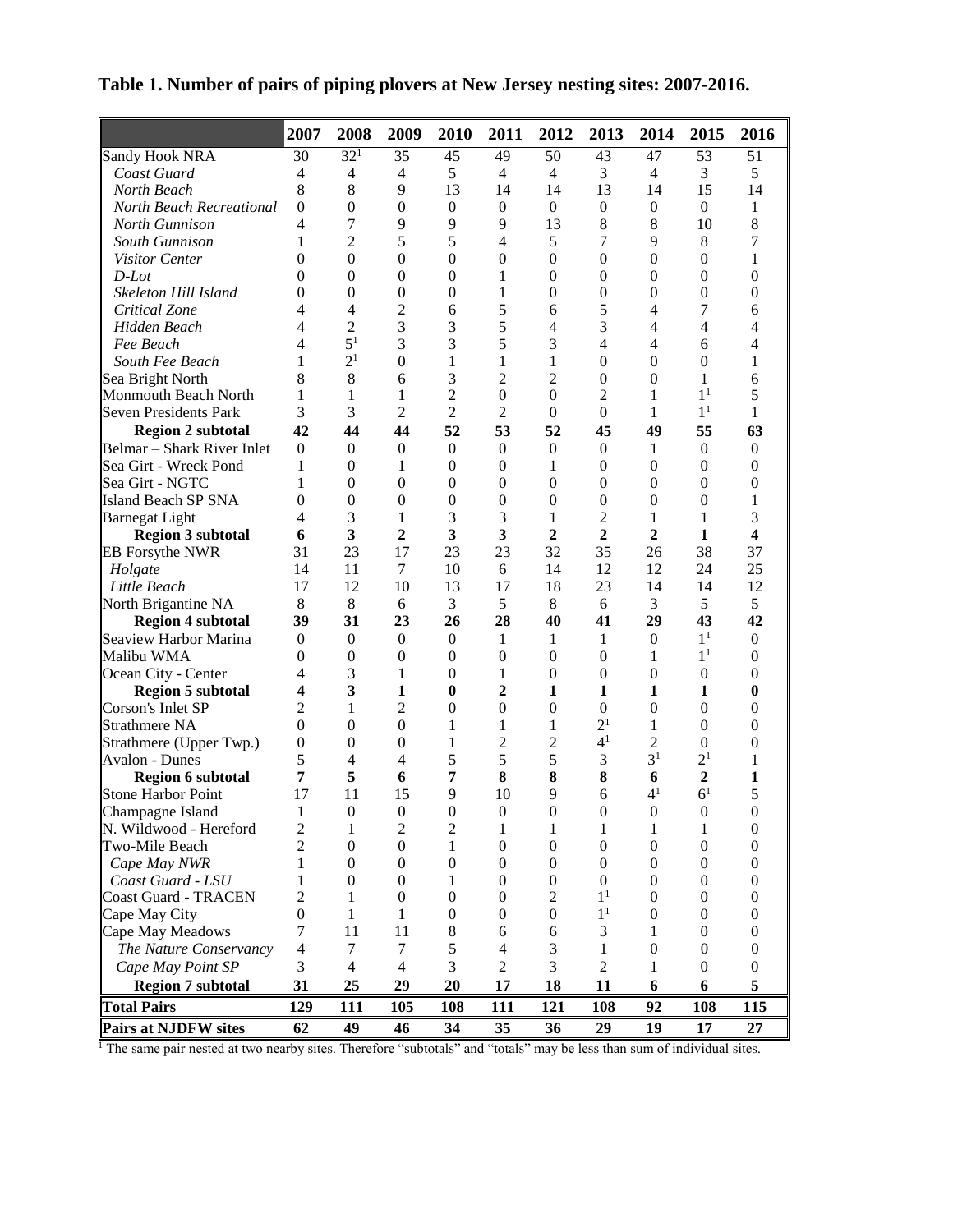# **Table 2. New Jersey piping plover window census results: June 1-9 2016.**

|                                     |                  | <b>State</b><br><b>Census Count</b> |                          | Final<br><b>Season Count</b> |                             |                          |  |
|-------------------------------------|------------------|-------------------------------------|--------------------------|------------------------------|-----------------------------|--------------------------|--|
|                                     | # Pairs          | # Unpaired<br><b>Adults</b>         | # Total<br><b>Adults</b> | # Pairs                      | # Unpaired<br><b>Adults</b> | # Total<br><b>Adults</b> |  |
| Sandy Hook Coast Guard              | 4                | $\boldsymbol{0}$                    | 8                        | 5                            | $\mathbf{0}$                | 9                        |  |
| Sandy Hook North Beach              | 13               | $\mathbf{0}$                        | 26                       | 14                           | $\boldsymbol{0}$            | 28                       |  |
| Sandy Hook North Beach Recreational | $\mathbf{1}$     | $\mathbf{0}$                        | 2                        | 1                            | $\mathbf{0}$                | 2                        |  |
| Sandy Hook North Gunnison           | 7                | $\mathbf{0}$                        | 14                       | 8                            | $\boldsymbol{0}$            | 16                       |  |
| Sandy Hook South Gunnison           | 7                | $\mathbf{0}$                        | 14                       | 7                            | $\mathbf{0}$                | 14                       |  |
| Sandy Hook Visitor Center           | $\boldsymbol{0}$ | $\Omega$                            | $\overline{0}$           | 1                            | $\mathbf{0}$                | 2                        |  |
| Sandy Hook Critical Zone            | 5                | $\mathbf{0}$                        | 10                       | 6                            | $\mathbf{0}$                | 12                       |  |
| Sandy Hook Hidden Beach             | $\overline{4}$   | $\mathbf{0}$                        | 8                        | 4                            | $\mathbf{0}$                | 8                        |  |
| Sandy Hook Fee Beach                | 4                | $\mathbf{0}$                        | 8                        | 4                            | $\mathbf{0}$                | 8                        |  |
| Sandy Hook South Fee Beach          | $\mathbf{1}$     | $\overline{0}$                      | $\overline{c}$           | 1                            | $\mathbf{0}$                | $\overline{c}$           |  |
| Sea Bright North                    | 7                | 1                                   | 15                       | 6                            | $\mathbf{0}$                | 12                       |  |
| Monmouth Beach North                | 5                | 1                                   | 11                       | 5                            | 1                           | 11                       |  |
| Monmouth Beach South                | $\boldsymbol{0}$ | $\mathbf{0}$                        | $\mathbf{0}$             | $\boldsymbol{0}$             | $\mathbf{0}$                | $\boldsymbol{0}$         |  |
| Seven Presidents Park               | 1                | $\mathbf{0}$                        | $\overline{c}$           | 1                            | $\mathbf{0}$                | $\overline{c}$           |  |
| <b>Region 2 subtotal</b>            | 59               | 2                                   | 120                      | 63                           | $\bf{0}$                    | 126                      |  |
| Belmar - Shark River Inlet          | 0                | $\boldsymbol{0}$                    | 0                        | $\mathbf{0}$                 | $\mathbf{0}$                | $\boldsymbol{0}$         |  |
| Sea Girt - Wreck Pond               | $\overline{0}$   | $\mathbf{0}$                        | $\overline{0}$           | $\mathbf{0}$                 | $\mathbf{0}$                | $\mathbf{0}$             |  |
| Sea Girt - NGTC                     | 1                | $\mathbf{0}$                        | $\overline{c}$           | $\mathbf{0}$                 | $\mathbf{0}$                | $\boldsymbol{0}$         |  |
| Island Beach SP - Northern NA       | $\overline{0}$   | $\mathbf{0}$                        | $\overline{0}$           | $\mathbf{0}$                 | $\mathbf{0}$                | $\boldsymbol{0}$         |  |
| Island Beach SP - Southern NA       | $\mathbf{1}$     | $\Omega$                            | $\overline{c}$           | 1                            | $\mathbf{0}$                | $\overline{c}$           |  |
| <b>Barnegat Light</b>               | 3                | 1                                   | $\overline{7}$           | 3                            | 1                           | 7                        |  |
| <b>Region 3 subtotal</b>            | 5                | 1                                   | 11                       | 4                            | $\bf{0}$                    | 9                        |  |
| Holgate*                            | 24               | 1                                   | 49                       | 25                           | $\mathbf{0}$                | 50                       |  |
| Little Beach*                       | 10               | 1                                   | 21                       | 12                           | $\boldsymbol{0}$            | 24                       |  |
| North Brigantine NA                 | 5                | 1                                   | 11                       | 5                            | $\mathbf{0}$                | 10                       |  |
| <b>Region 4 subtotal</b>            | 39               | 3                                   | 81                       | 42                           | $\bf{0}$                    | 84                       |  |
| Brigantine Beach                    | 0                | $\mathbf{0}$                        | $\mathbf{0}$             | $\mathbf{0}$                 | $\mathbf{0}$                | $\boldsymbol{0}$         |  |
| Brigantine - Inlet (Cove)           | $\boldsymbol{0}$ | $\mathbf{0}$                        | $\mathbf{0}$             | $\mathbf{0}$                 | $\mathbf{0}$                | $\boldsymbol{0}$         |  |
| Seaview Harbor Marina               | $\boldsymbol{0}$ | $\mathbf{0}$                        | 0                        | $\boldsymbol{0}$             | $\mathbf{0}$                | $\boldsymbol{0}$         |  |
| Malibu WMA                          | $\mathbf{0}$     | $\mathbf{0}$                        | 0                        | $\mathbf{0}$                 | $\mathbf{0}$                | $\mathbf{0}$             |  |
| Ocean City - North                  | $\boldsymbol{0}$ | $\mathbf{0}$                        | 0                        | $\mathbf{0}$                 | $\boldsymbol{0}$            |                          |  |
| Ocean City - Center                 | $\mathbf{0}$     | $\mathbf{0}$                        | 0                        | $\mathbf{0}$                 | $\mathbf{0}$                | 0<br>$\boldsymbol{0}$    |  |
| <b>Region 5 subtotal</b>            | $\bf{0}$         | 0                                   | 0                        | 0                            | 0                           | 0                        |  |
| Corson's Inlet SP                   | 0                | 0                                   | 0                        | 0                            | $\mathbf{0}$                | $\Omega$                 |  |
| Strathmere Natural Area             | $\boldsymbol{0}$ | 1                                   | 1                        | $\boldsymbol{0}$             | $\mathbf{0}$                | $\mathbf{0}$             |  |
| Strathmere (Upper Twp.)             | $\boldsymbol{0}$ | 0                                   | 0                        |                              | $\boldsymbol{0}$            |                          |  |
| Townsend's Inlet                    |                  |                                     |                          |                              |                             |                          |  |
| <b>Whale Beach</b>                  | $\boldsymbol{0}$ | $\boldsymbol{0}$                    | 0                        | $\boldsymbol{0}$             | $\boldsymbol{0}$            | $\boldsymbol{0}$         |  |
| Sea Isle                            | $\boldsymbol{0}$ | $\mathbf{0}$                        | 0                        | $\mathbf{0}$                 | $\boldsymbol{0}$            | $\boldsymbol{0}$         |  |
| Avalon - North                      | $\boldsymbol{0}$ | $\mathbf{0}$                        | $\mathbf{0}$             | $\mathbf{0}$                 | $\boldsymbol{0}$            | $\boldsymbol{0}$         |  |
| Avalon - Dunes                      | $\boldsymbol{0}$ | $\mathbf{0}$                        | 0                        | $\boldsymbol{0}$             | $\mathbf{0}$                | $\theta$                 |  |
|                                     | 1                | 0                                   | 2                        | 1                            | 0                           | 2                        |  |
| Stone Harbor - Oceanfront           | $\boldsymbol{0}$ | 0                                   | $\mathbf{0}$             | $\boldsymbol{0}$             | 0                           | $\mathbf{0}$             |  |
| <b>Region 6 subtotal</b>            | $\mathbf{1}$     | 1                                   | 3                        | 1                            | $\bf{0}$                    | $\overline{2}$           |  |
| Stone Harbor Point                  | 5                | 1                                   | 11                       | 5                            | $\boldsymbol{0}$            | 10                       |  |
| N. Wildwood - Hereford Inlet        | $\boldsymbol{0}$ | $\mathbf{0}$                        | $\mathbf{0}$             | $\boldsymbol{0}$             | $\boldsymbol{0}$            | $\mathbf{0}$             |  |
| 2-Mile Beach - USFWS                | $\boldsymbol{0}$ | 0                                   | $\mathbf{0}$             | 0                            | $\boldsymbol{0}$            | $\theta$                 |  |
| 2-Mile Beach - LSU                  | $\boldsymbol{0}$ | 0                                   | 0                        | 0                            | 0                           | $\mathbf{0}$             |  |
| Coast Guard - TRACEN                | $\boldsymbol{0}$ | 0                                   | 0                        | 0                            | $\boldsymbol{0}$            | $\boldsymbol{0}$         |  |
| Cape May City                       | $\boldsymbol{0}$ | 0                                   | 0                        | 0                            | $\boldsymbol{0}$            | $\boldsymbol{0}$         |  |
| Cape May Meadows - TNC              | $\boldsymbol{0}$ | $\mathbf{0}$                        | 0                        | $\boldsymbol{0}$             | $\mathbf{0}$                | $\mathbf{0}$             |  |
| Cape May Meadows - CMPSP            | $\boldsymbol{0}$ | $\boldsymbol{0}$                    | 0                        | $\boldsymbol{0}$             | $\boldsymbol{0}$            | $\boldsymbol{0}$         |  |
| Cape May Point Borough              | 0                | $\boldsymbol{0}$                    | $\mathbf{0}$             | $\boldsymbol{0}$             | $\boldsymbol{0}$            | $\boldsymbol{0}$         |  |
| <b>Region 7 subtotal</b>            | 5                | 1                                   | 11                       | 5                            | $\bf{0}$                    | 10                       |  |
| <b>Total</b>                        | 109              | 8                                   | 226                      | 115                          | $\overline{2}$              | 232                      |  |

\*Adjusted from raw counts from one-time survey of site to reflect pairs/individuals present at site during census period.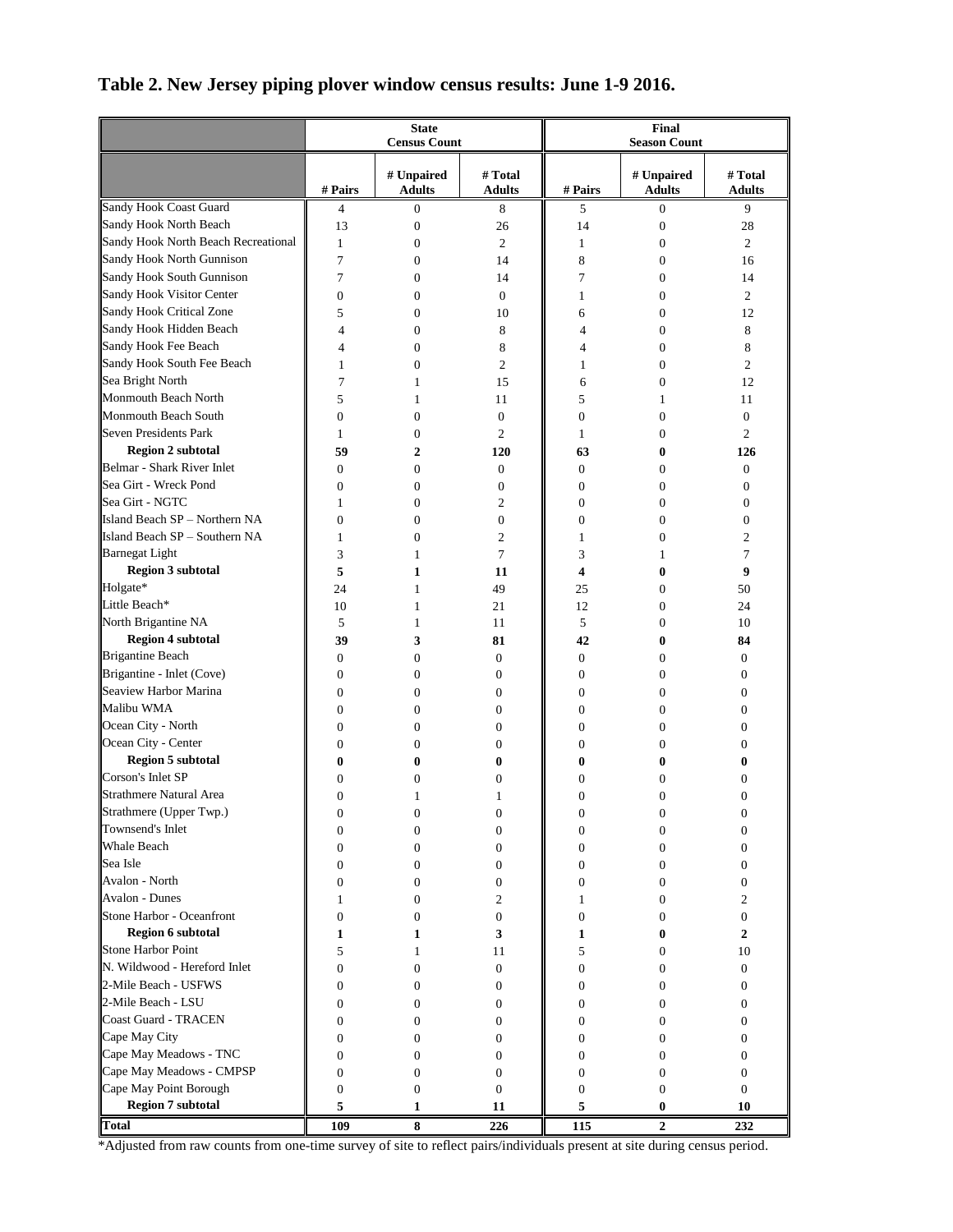|                                    | 2016           |                |                |                |        |                  |
|------------------------------------|----------------|----------------|----------------|----------------|--------|------------------|
|                                    |                | <b>Pairs</b>   | <b>Chicks</b>  | Pair           | Fledge | <b>SP Fledge</b> |
| <b>SITE</b>                        | <b>Pairs</b>   | <b>Hatched</b> | <b>Fledged</b> | <b>Success</b> | Rate   | Rate             |
| <b>Sandy Hook NRA</b>              | 51             | 49             | 57             | 0.96           | 1.12   | 1.16             |
| Coast Guard                        | 5              | 3              | 5              | 0.60           | 1.00   | 1.67             |
| North Beach                        | 14             | 14             | 13             | 1.00           | 0.93   | 0.93             |
| <b>North Beach Recreational</b>    | 1              | 1              | $\overline{2}$ | 1.00           | 2.00   | 2.00             |
| <b>North Gunnison</b>              | 8              | 8              | 8              | 1.00           | 1.00   | 1.00             |
| <b>South Gunnison</b>              | $\overline{7}$ | 7              | 10             | 1.00           | 1.43   | 1.43             |
| Visitor's Center                   | 1              | 1              | $\overline{0}$ | 1.00           | 0.00   | 0.00             |
| Critical Zone                      | 6              | 6              | 8              | 1.00           | 1.33   | 1.33             |
| <b>Hidden Beach</b>                | 4              | 4              | 4              | 1.00           | 1.00   | 1.00             |
| Fee Beach                          | 4              | 4              | 6              | 1.00           | 1.50   | 1.50             |
| South Fee Beach                    | 1              | 1              | $\overline{2}$ | 1.00           | 2.00   | 2.00             |
| Sea Bright North                   | 6              | 6              | 10             | 1.00           | 1.67   | 1.67             |
| <b>Monmouth Beach North</b>        | 5              | 5              | 10             | 1.00           | 2.00   | 2.00             |
| 7 President's Park                 | 1              | 1              | $\overline{2}$ | 1.00           | 2.00   | 2.00             |
| <b>Region 2 Subtotal</b>           | 63             | 61             | 79             | 0.97           | 1.25   | 1.30             |
| <b>Island Beach State Park SNA</b> | 1              | 1              | $\overline{2}$ | 1.00           | 2.00   | 2.00             |
| <b>Barnegat Light</b>              | 3              | 3              | $\overline{7}$ | 1.00           | 2.33   | 2.33             |
| <b>Region 3 Subtotal</b>           | 4              | 4              | 9              | 1.00           | 2.25   | 2.25             |
| <b>EB</b> Forsythe NWR             | 37             | 29             | 47             | 0.78           | 1.27   | 1.62             |
| Holgate                            | 25             | 21             | 36             | 0.84           | 1.71   | 1.44             |
| Little Beach                       | 12             | 8              | 11             | 0.67           | 0.92   | 1.38             |
| North Brigantine NA                | 5              | 5              | 13             | 1.00           | 2.60   | 2.60             |
| <b>Region 4 Subtotal</b>           | 42             | 34             | 60             | 0.76           | 1.41   | 1.85             |
| <b>Avalon Dunes</b>                | 1              | 1              | 3              | 1.00           | 3.00   | 3.00             |
| <b>Region 6 Subtotal</b>           | 1              | 1              | 3              | 1.00           | 3.00   | 3.00             |
| <b>Stone Harbor Point</b>          | 5              | 3              | $\overline{4}$ | 0.60           | 0.80   | 1.33             |
| <b>Region 7 Subtotal</b>           | 5              | 3              | 4              | 0.60           | 0.80   | 1.33             |
| <b>All NJ sites TOTAL</b>          | 115            | 103            | 155            | 0.90           | 1.35   | 1.50             |
| <b>NJDFW sites TOTAL</b>           | 27             | 25             | 51             | 0.93           | 1.89   | 2.04             |
| # Active Sites                     | 20             |                |                |                |        |                  |

**Table 3. New Jersey piping plover nesting summary by sites: 2016.**

**Pair Success** equals the percentage of pairs that hatched young (at least one chick observed).

**Fledge Rate** equals the number of chicks fledged per pair.

**Successful Pair (SP) Fledge Rate** equals the number of chicks fledged per pair that successfully hatched young.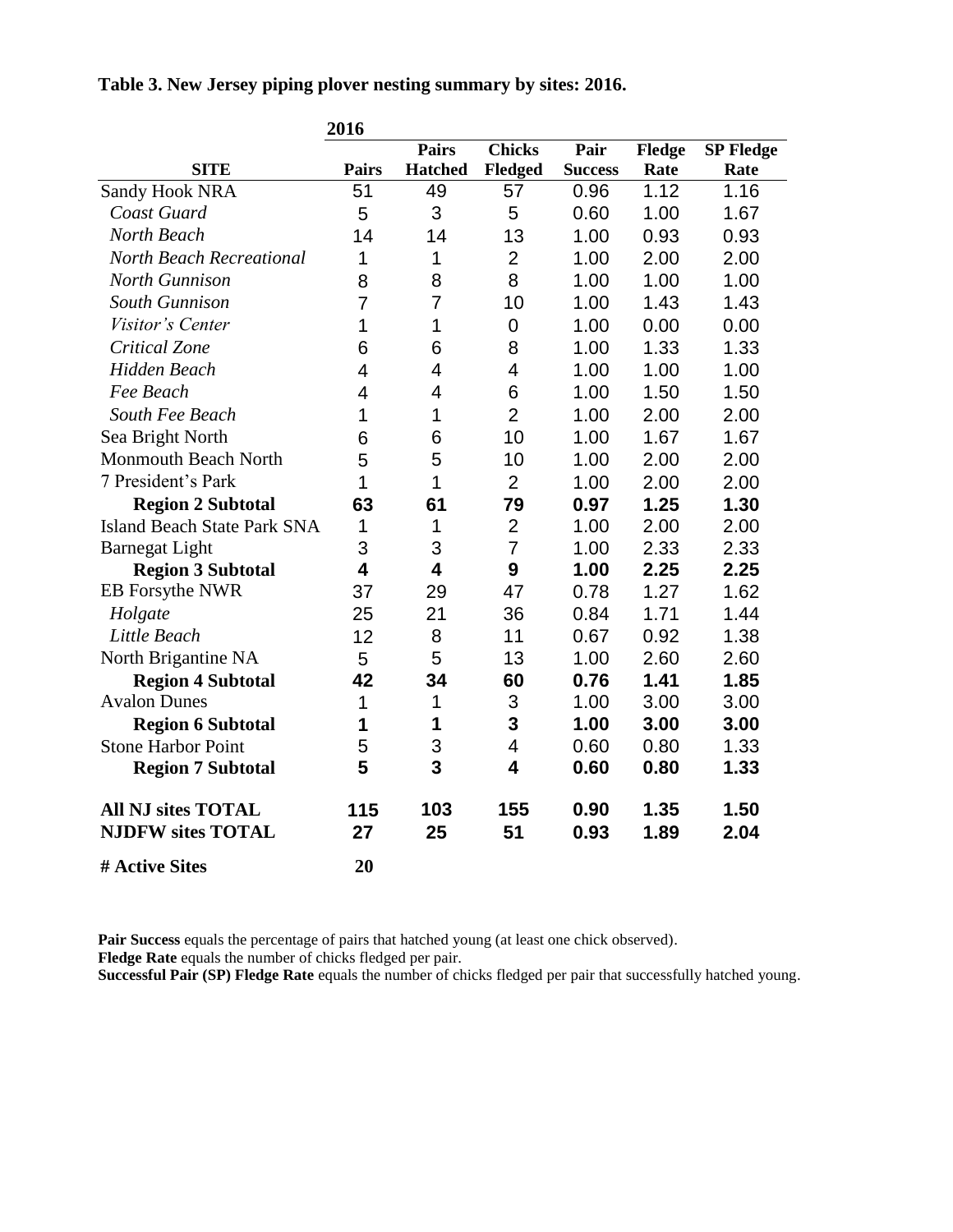